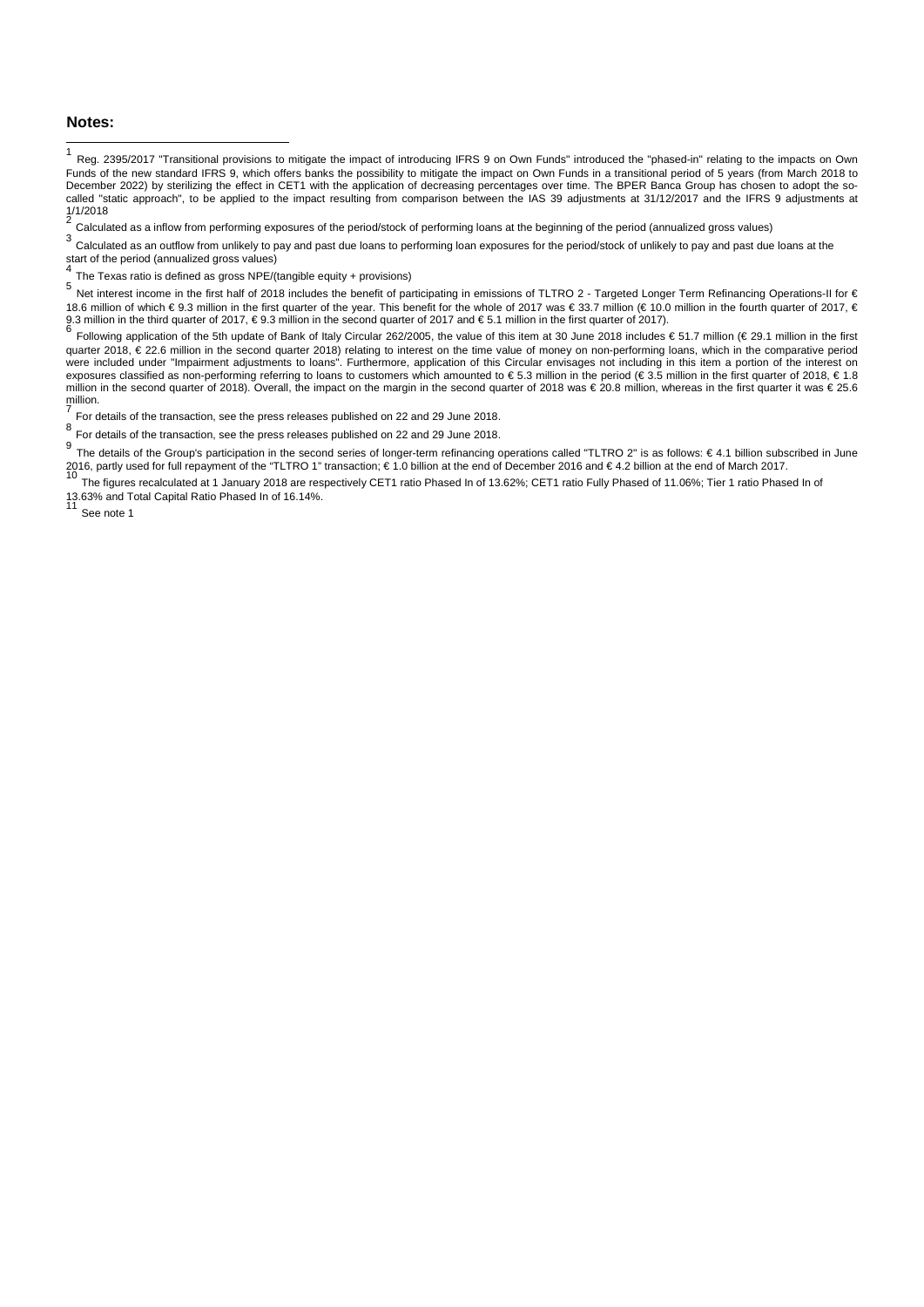### **BPER: Gruppo**

### Reclassified financial statement as at 30 June 2018

For greater clarity in the presentation of the results for the period the accounting schedules envisaged by the 5th update of Bank of Italy Circular 262/2005 have been reclassified. In the balance sheet:

- Debt securities valued at amortised cost (caption 40 "Financial assets valued at amortised cost") have been reclassified under caption "Financial assets".
- "Other assets" include captions 110 "Tax assets" and 130 "Other assets".
- "Other liabilities and shareholders' equity" include captions 60 "Tax liabilities", 80 "Other liabilities", and 90 " Provision for termination indemnities" and 100 "Provisions for risks and charges".

In the income statement:

- "Net result from financial activities" includes items 80, 90, 100 and 110 in the standard reporting format;
- Indirect tax recoveries, allocated for accounting purposes to item 230 "Other operating charges/income", have been reclassified as a reduction in the related costs under "Other administrative expenses" (Euro 63,452 thousand at 30 June 2018 and Euro 60,982 thousand at 30 June 2017);
- "Net adjustments to property, plant and equipment and intangible assets" include captions 210 and 220 in the standard reporting format;
- "Gains (losses) on equity investments, disposal of investments and adjustments to goodwill" include captions 250, 270 and 280 in the reporting format;
- "Contributions to the DGS, SRF and IDGF-VS funds" has been shown separately from the specific accounting technical forms to give a better and clearer representation, as well as to leave the "Other administrative costs" as a better reflection of the trend in the Group's operating costs. In particular, at 30 June 2018, this caption represents the component allocated for accounting purposes to administrative costs in relation to:
	- o the 2018 contribution to the SRF (European Single Resolution Fund) for Euro 20,347 thousand;
	- o additional contribution requested by the SRF (European Single Resolution Fund) for 2016 from Italian banks for Euro 8,593 thousand;
	- o the 2018 contribution to the DGS (Deposit Guarantee Schemes) for Euro 12 thousand, representing only the amount required of Bper (Europe) International s.a. for the halfyear.

In the comparative figures at 30 June 2017, the "Adjustments to other financial assets" have been reclassified to "Net provisions for risks and charges" to comply with the 5th update of Bank of Italy Circular 262/2005.

### <span id="page-7-0"></span>Pro-forma reclassified accounting schedules as at 30 June 2018

The income statement is also presented in a pro-forma version, in which the effects deriving from application of IFRS 9 have been reallocated to the various captions according to the instructions in the 4th update of Circular 262/2005, to allow a homogeneous comparison with the results of the previous year.